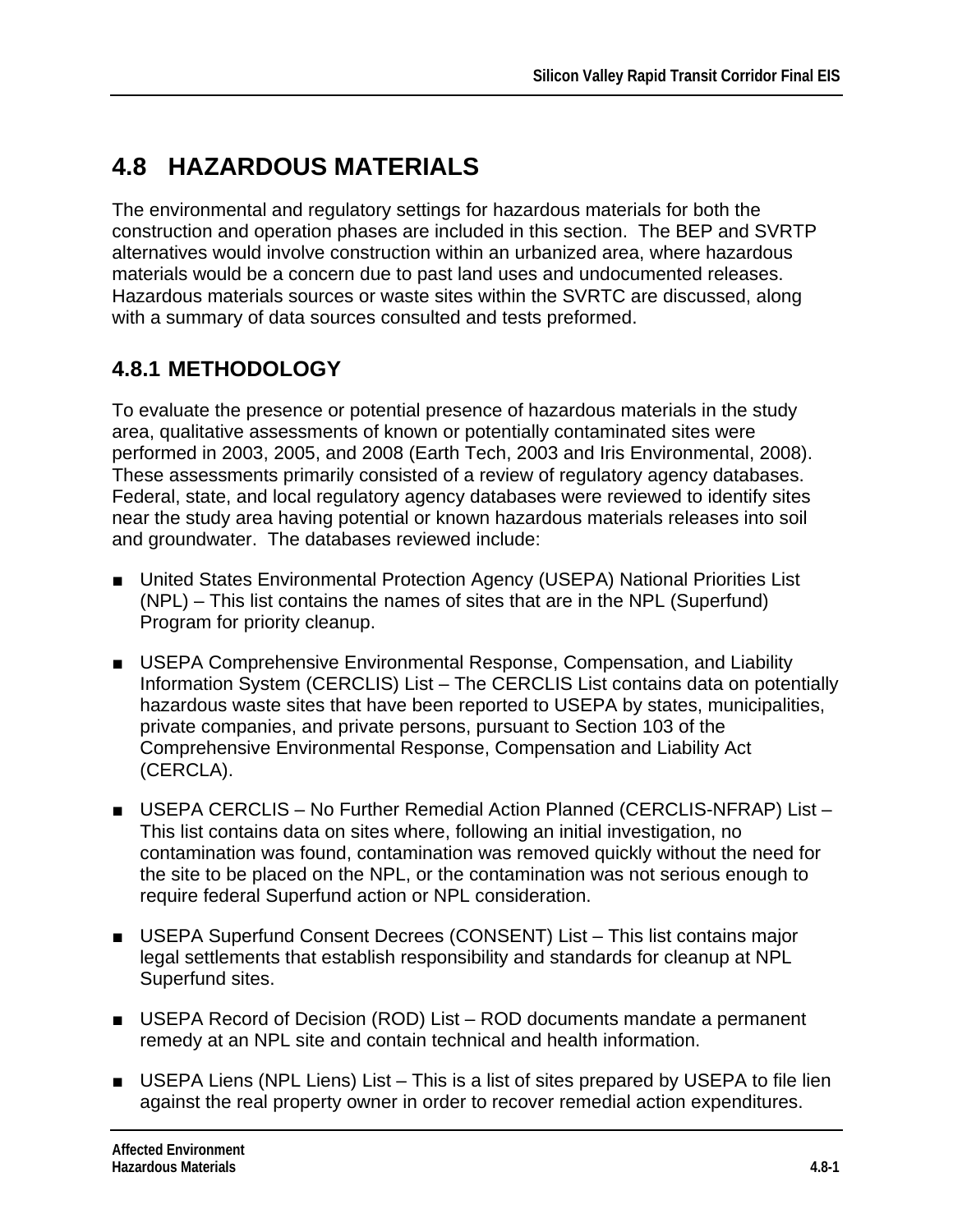- USEPA Toxic Chemical Release Inventory System (TRIS) TRIS identifies facilities that release toxic chemicals to the air, water, and land in reportable quantities.
- USEPA Toxic Substances Control Act (TSCA) List This list identifies manufacturers and importers of chemical substances included on the TSCA Chemical Substance Inventory List.
- Emergency Response Notification System (ERNS) ERNS records and stores information on reported releases of oil and hazardous substances. The source of this database is USEPA.
- Polychlorinated Biphenyl (PCB) Activity Database System (PADS) PADS identifies generators, transporters, commercial stores, and/or brokers, and disposers of PCBs who are required to notify USEPA of such activities.
- Resource Conservation and Recovery Act (RCRA) Corrective Action Activity (CORRACTS) List – The CORRACTS database is a list of handlers with RCRA corrective action activity.
- RCRA Treatment, Storage, and Disposal (TSD) List This list contains selected information on sites that generate, store, treat, or dispose of hazardous waste as defined by RCRA.
- RCRA Small Quantity and Large Quantity Generator (SQG and LQG) Lists These lists contain selected information on sites that generate hazardous waste as defined under RCRA.
- RCRA Administrative Action Tracking System (RAATS) The RAATS List contains records based on enforcement actions issued under RCRA pertaining to major violators, and includes administrative and civil actions brought by USEPA.
- USDOT Hazardous Materials Incident Report System (HMIRS) HMIRS contains hazardous materials spill incidents reported to the USDOT.
- Nuclear Regulatory Commission Materials Licensing Tracking System (MLTS) This is a list of sites which possess or use radioactive materials.
- California Department of Toxic Substances Control (DTSC) Cal-Sites List This database contains known and potential hazardous substance sites.
- Site Mitigation and Brownfields Reuse Program Facility Sites with Land Use Restrictions (SMBRP) List - This list includes sites cleaned up under DTSC oversight, and land use restrictions that are active. Some sites have multiple land use restrictions.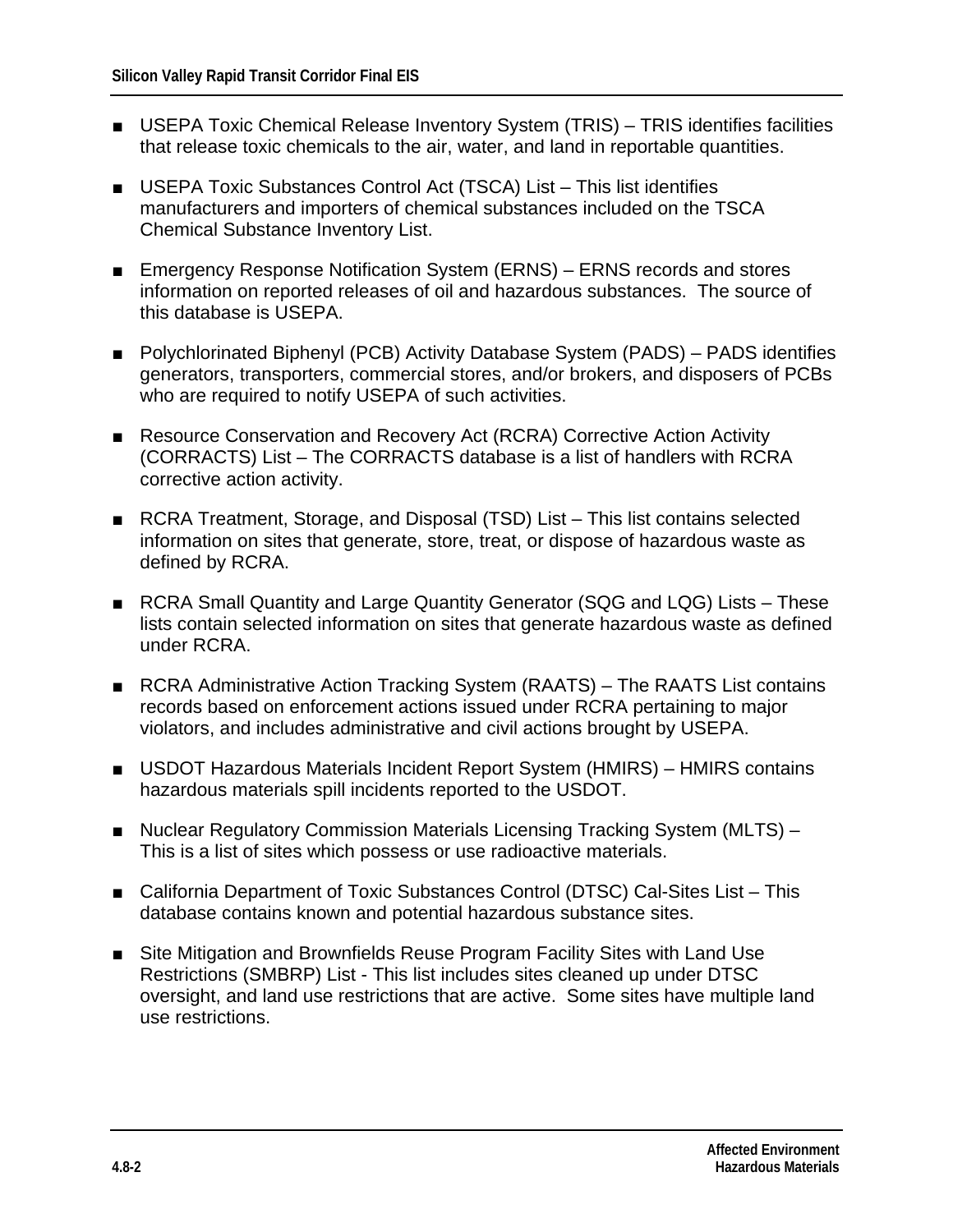- Hazardous Waste Management Program Facility Sites with Deed / Land Use Restriction (HWMP) List - The DTSC Hazardous Waste Management Program (HWMP) is a list of current or former hazardous waste facilities that have recorded land use restrictions at the local county recorder's office. These restrictions are based on the presence of hazardous substances that remain on site after a facility (or part of a facility) has been closed or cleaned up.
- Voluntary Cleanup Program (VCP) This list contains properties that have DTSC voluntary cleanup program agreements.
- EnviroStor This is a DTSC managed database identifying sites that have known contamination or sites for which there may be reason to investigate further. It also identifies facilities that are authorized to treat, store, dispose, or transfer hazardous waste.
- Hazardous Waste Information System (HAZNET) This database contains information on facilities that ship hazardous wastes by obtaining data from hazardous waste manifests received each year by the DTSC.
- California EPA/Office of Emergency Information 'CORTESE' Hazardous Waste and Substances – This database identifies public drinking water wells with detectable levels of contamination, hazardous substance sites selected for remedial action, sites with known toxic materials identified through the abandoned site assessment program, Underground Storage Tanks (UST) sites with a reportable release, and all solid waste disposal facilities from which there is known contaminant migration.
- State Water Resources Control Board (SWRCB) Proposition 65 List These records contain facility notifications about releases that could impact drinking water and thereby expose the public to a potential health risk.
- SWRCB Leaking Underground Storage Tank (LUST) List This database contains an inventory of reported leaking UST incidents.
- Registered Aboveground Storage Tank (AST) and Underground Storage Tank (UST) Lists – These data come from the SWRCB's Hazardous Substance Storage Container Database.
- Regional Water Quality Control Board (RWQCB) Spills, Leaks, Investigation and Cleanup Cost Recovery (CA SLIC) List – This database includes information about spills, leaks, and cleanup sites.
- List of Permitted Solid Waste Landfills or Transfer Stations (SWLF) These records contain an inventory of solid waste disposal facilities and landfills.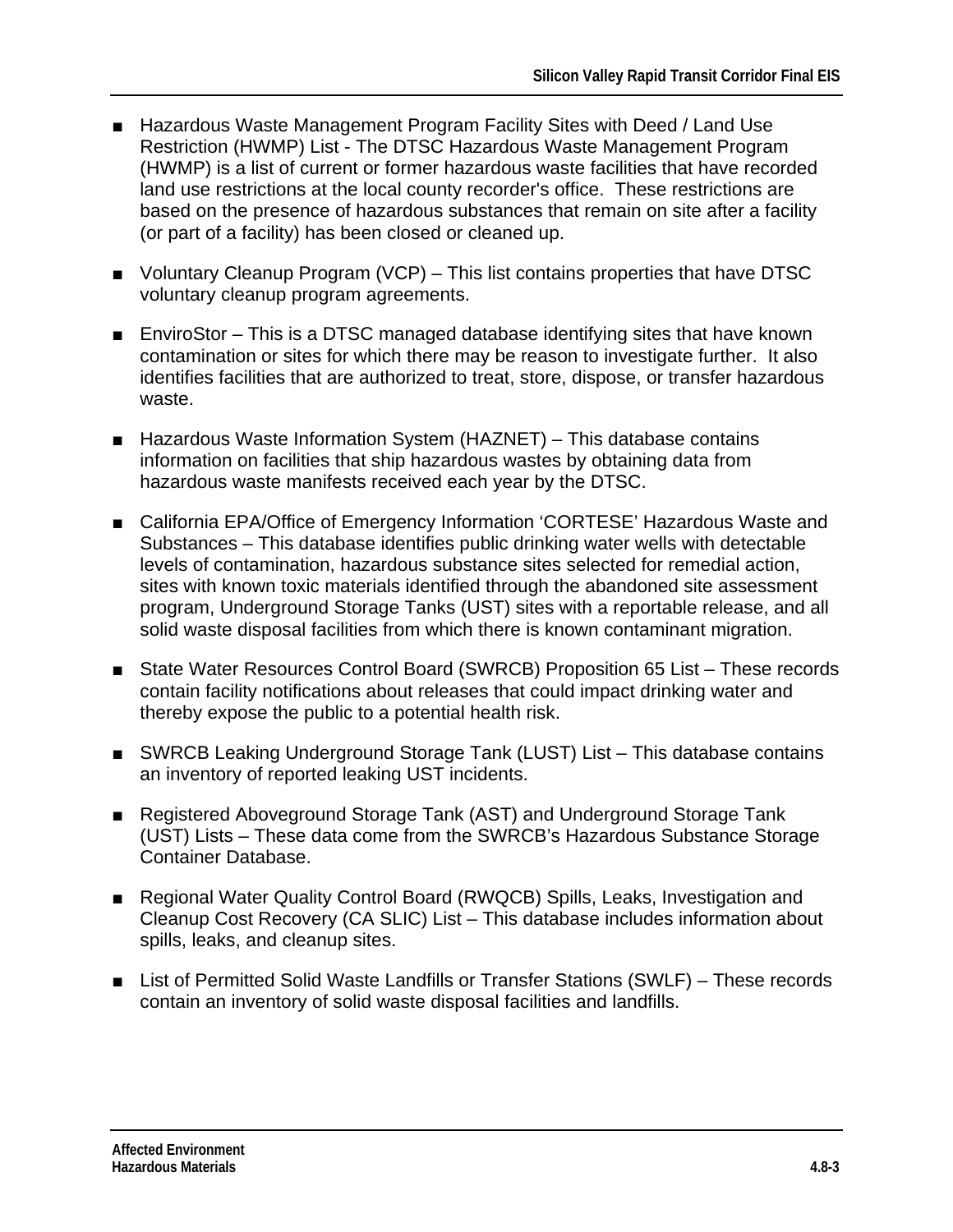- Solid Waste Information System (SWIS) this database contains information on solid waste facilities, operations, and disposal sites throughout the State of California. The types of facilities found in this database include landfills, transfer stations, material recovery facilities, composting sites, transformation facilities, waste tire sites, and closed disposal sites.
- Facility Index System (FINDS) FINDS contains both facility information and "pointers" to other federal sources of information that contain more detail.
- California Hazardous Material Incident Report (CHMIRS) This database system contains information on reported hazardous material incidents, i.e., accidental releases or spills.

From those release sites found within ¼-mile of the BEP Alternative and SVRTP Alternative (referred to as the study area in this section), additional regulatory agency documents were reviewed to identify sites having either known contamination extending beneath the proposed alternatives or a high potential for affecting soil or groundwater beneath the alternatives. Information on these release sites was obtained primarily from the "Geotracker" (SWRCB) database and the case status reports prepared by SCVWD available on the agency website.

In addition to the qualitative assessment, a quantitative assessment of physical samples and chemical analysis along 9.9 miles representing the total BEP Alternative alignment and a portion of the SVRTP Alternative alignment was conducted. The testing was conducted to determine the presence of hazardous materials typical of railways in the Union Pacific Railroad (UPRR) ROW from the Warm Springs Station to the east tunnel portal. This assessment included the collection and chemical analysis of 179 soil or  $\overline{\phantom{a}}$  railroad ballast<sup>1</sup> samples from 44 locations along the 9.9 miles of the proposed BART alignment. Ten groundwater samples, consisting of two samples from wells and eight grab samples from boreholes, were collected and analyzed along this segment. Aquifer water quality testing in two locations, one adjacent to the planned underpass at Kato Road and one adjacent to the planned retained cut at Hostetter Road, were conducted. Finally, existing aquifer testing data just north of Montague Expressway was evaluated. The results are discussed in Section 4.8.3.

It should be noted that additional sampling and analysis will be conducted during subsequent engineering phases to determine the potential effects of contamination on both construction and operation as discussed in Section 5.8, Hazardous Materials.

1

 $1$  Ballast is the trackbed, often made up of small angular rocks such as gravel, upon which railroad ties are laid. Ballast serves to facilitate drainage, create and even surface, and hold the tracks in place as a train passes by.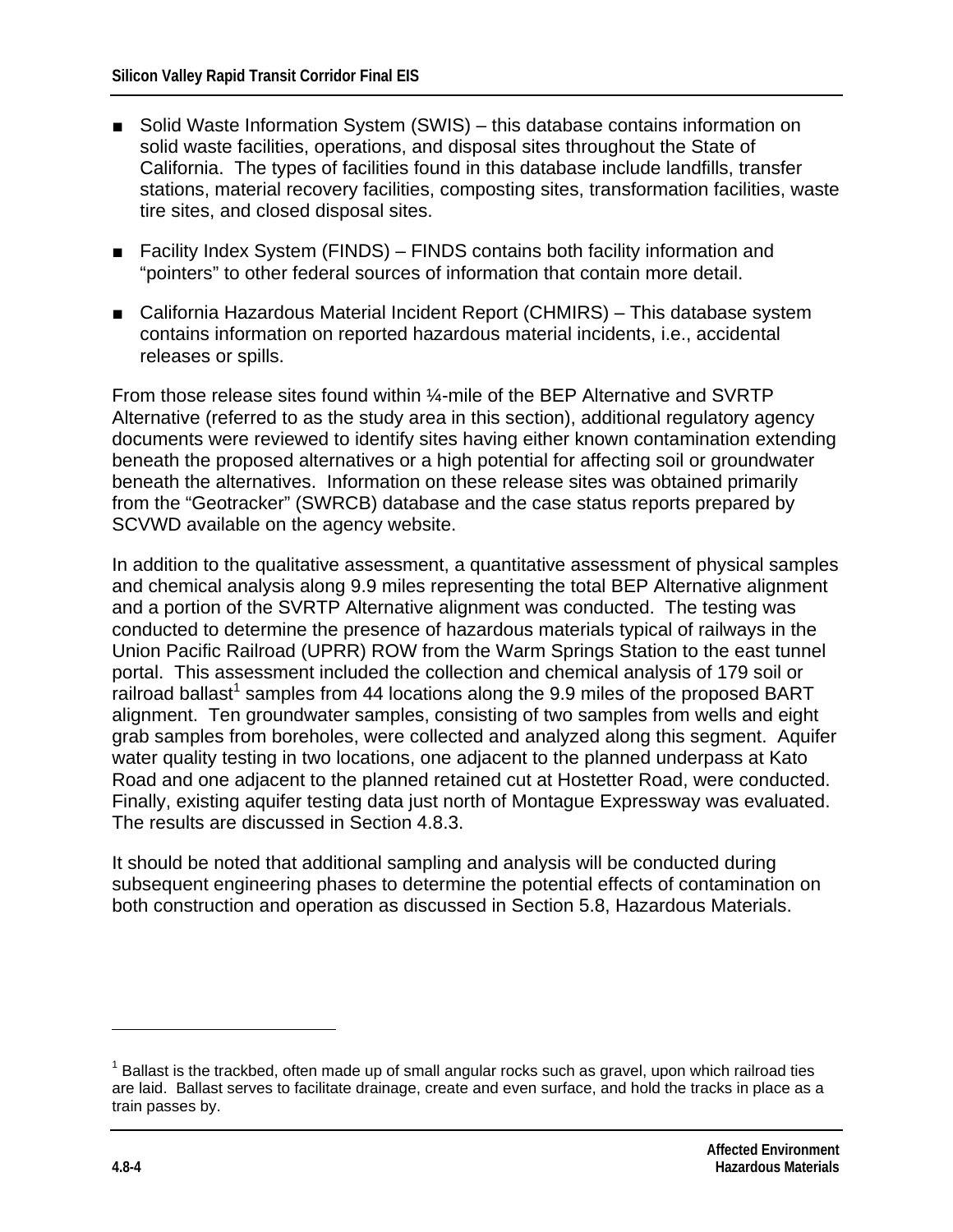## **4.8.2 DESCRIPTION OF POTENTIAL CONTAMINANTS**

## **Aerially Deposited Lead**

Up until the 1990s, lead-based additives in gasoline were expelled from engine exhausts onto the adjacent road shoulders and medians. Consequently, lead was aerially deposited as a particulate. With the heavy traffic historically present in an urbanized area such as San Jose, elevated concentrations of lead are likely to be found in near-surface soil where roadways cross or are adjacent to the study area.

Lead exposure can affect the nervous system, cause small increases in blood pressure, particularly in middle-aged and older people, and can cause anemia (Agency for Toxic Substances and Disease Registry, 2007). Exposure to high lead levels can severely damage the brain and kidneys in adults or children and ultimately cause death. In pregnant women, high levels of exposure to lead may cause miscarriage. High-level exposure in men can damage the organs responsible for sperm production. The USEPA has determined that lead is a probable human carcinogen.

## **Volatile Organic Compounds**

Volatility refers to the speed at which a chemical element or chemical compound evaporates. Volatile Organic Compounds (VOCs) are chemicals that evaporate easily at room temperature. The term "organic" indicates that the compounds contain carbon.

Volatile organic compounds could occur in groundwater in heavily urbanized areas. The migration of contaminant plumes from unidentified sources, which may or may not be directly adjacent to the study area, may result in groundwater containing relatively low levels of VOCs from gasoline and gasoline constituents, MTBE, and chlorinated solvents such as PCE and TCE.

VOCs are emitted as gases from certain solids or liquids (USEPA, 2007). The extent and nature of the health effects from VOCs will depend on many factors including level of exposure and length of time exposed. When people are exposed to VOCs in enclosed poorly ventilated spaces over long periods of time, health effects can occur. Eye and respiratory tract irritation, headaches, dizziness, visual disorders, and memory impairment are among the possible immediate symptoms. VOCs may cause damage to liver, kidney, and central nervous system. Some VOCs are known to cause cancer in humans.

## **Pesticides**

Historical land use in Fremont, Milpitas, and the northern part of San Jose was predominantly agricultural, mainly orchards. Such use suggests that soil along the SVRTC may be affected with pesticides. Spraying of pesticides typically results in localized areas with relatively low concentrations in near-surface soil.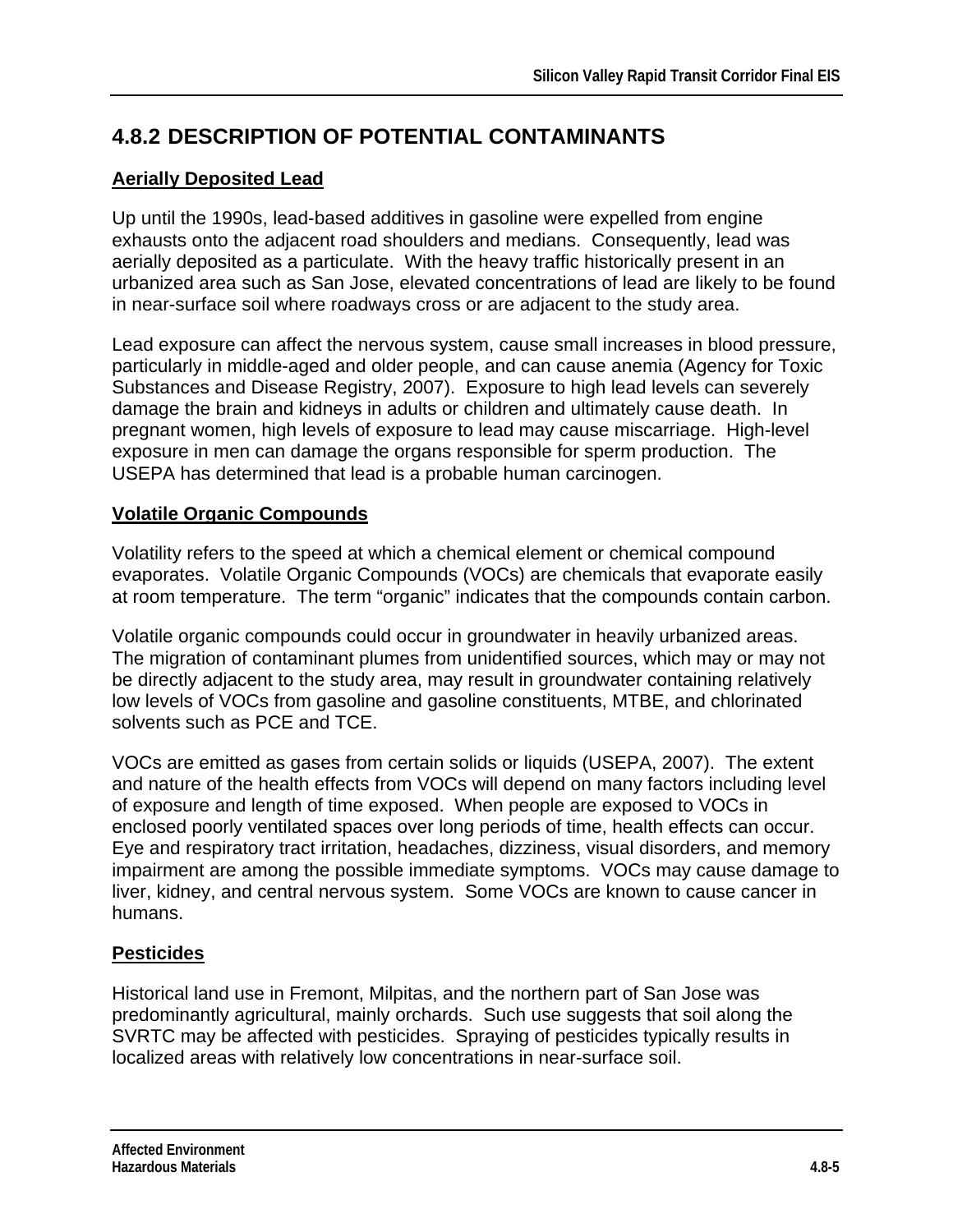The health effects of pesticides depend on the type and amount of pesticide that a person is exposed to. Some pesticides can be carcinogens (USEPA, 2006). Overtime pesticides in the soil can break down, leach into the groundwater, turn into a gaseous state, bind with the soil, runoff into the surface water, or become absorbed in plants or microorganisms. Pesticide residues in the soil become a hazard to human health when levels become high enough. This is most likely to happen indoors in poorly ventilated areas.

#### **Polychlorinated Biphenyls**

PCBs are a group of synthetic organic chemicals that were manufactured in the U.S. from 1929 to 1977. The USEPA classifies PCBs as persistent, bioaccumulative, and toxic compounds that are likely human carcinogens, endocrine disruptors, and immune system disruptors. Throughout the 20<sup>th</sup> century, PCBs were used in hundreds of manufacturing and industrial applications and were most commonly found within electrical equipment. There is potential for PCBs to be found in soil along the SVRTC due to railroad operations and/or electrical transformers and substations associated with commercial and industrial activities, particularly in the urbanized areas of San Jose.

## **Arsenic**

Arsenic occurs naturally in soil and minerals and it therefore may enter the air, water, and land from wind-blown dust and may get into water from runoff and leaching. Industrial uses of arsenic include copper or lead smelting, wood treating, or pesticide application. Exposure can occur from ingesting small amounts present water, breathing air containing arsenic or living in areas with unusually high natural levels of arsenic in rock, or working in a job that involves arsenic production or use.

Exposure to lower levels of inorganic arsenic can cause nausea and vomiting, decreased production of red and white blood cells, abnormal heart rhythm, damage to blood vessels, and a sensation of "pins and needles" in hands and feet (Agency for Toxic Substances and Disease Registry, 2007). Exposure to higher than average levels of arsenic occurs mostly in the workplace, near hazardous waste sites, or in areas with high natural levels. Breathing high levels of inorganic arsenic can give you a sore throat or irritated lungs. At high levels, inorganic arsenic can cause death.

#### **Metals**

#### **Cadmium**

Exposure to cadmium happens mostly in the workplace where cadmium products are made (battery manufacturing, metal soldering, or welding). The general population can be exposed from drinking contaminated water. People can also be exposed by breathing contaminated air near the burning of fossil fuels or municipal waste. Breathing high levels of cadmium severely damages the lungs and can cause death (Agency for Toxic Substances and Disease Registry, 2007). Eating food or drinking water with very high levels severely irritates the stomach, leading to vomiting and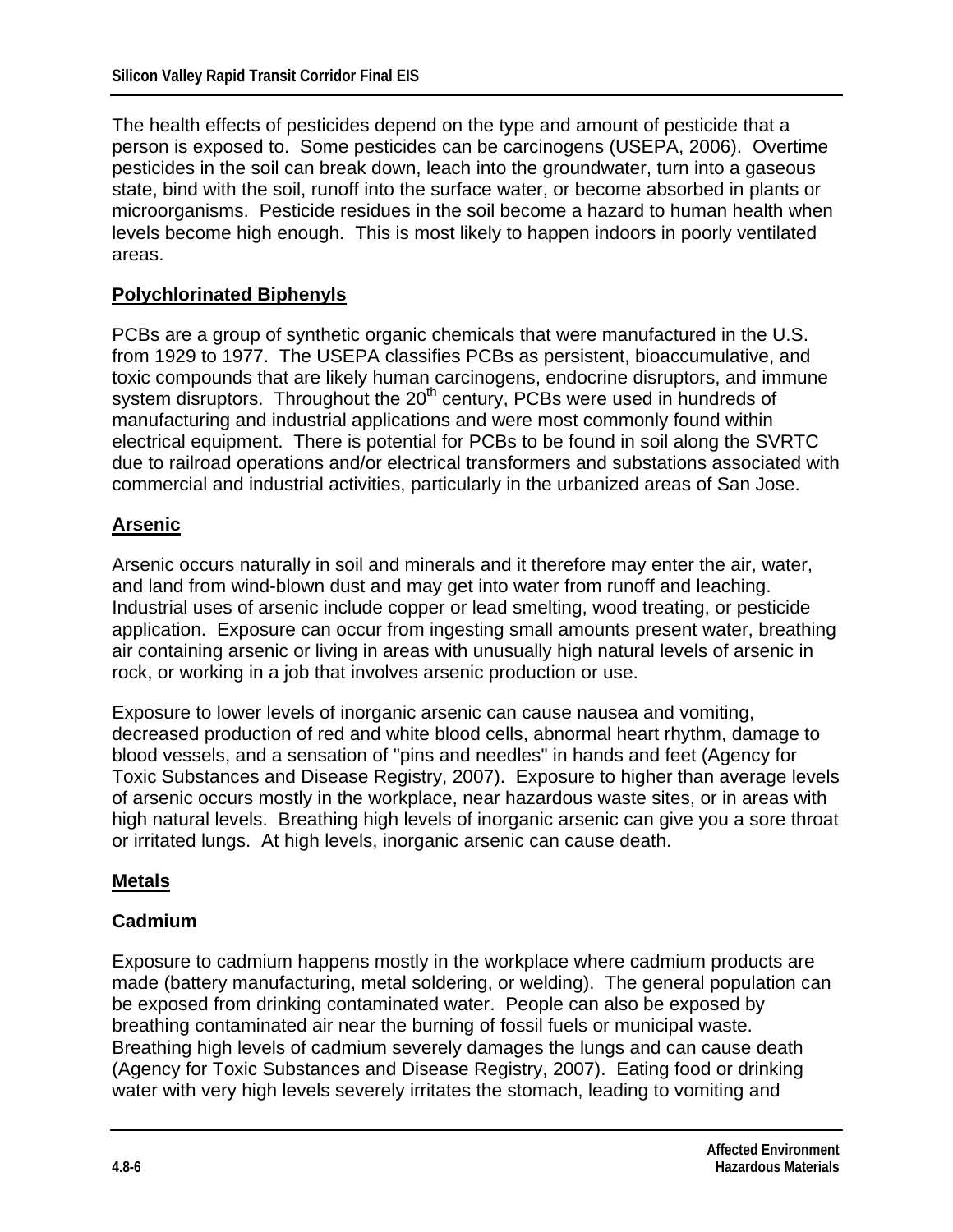diarrhea. Long-term exposure to lower levels of cadmium in air, food, or water leads to a buildup of cadmium in the kidneys and possible kidney disease. Other long-term effects are lung damage and fragile bones. The Department of Health and Human Services (DHHS) has determined that cadmium and cadmium compounds may reasonably be anticipated to be carcinogens.

## **Selenium**

Selenium dust can enter the air from burning coal and oil which will eventually settle over the land and water. Selenium also enters water from rocks and soil, and from agricultural and industrial waste. Some selenium compounds will dissolve in water, and some will settle to the bottom as particles. Insoluble forms of selenium will remain in soil, but soluble forms are very mobile and may enter surface water from soils.

Selenium is a trace mineral needed in small amounts for good health. The general population is exposed to very low levels of selenium in air, food, and water. Exposure to much higher levels can result in neurological effects and brittle hair and deformed nails (Agency for Toxic Substances and Disease Registry, 2007). People working in or living near industries where selenium is produced, processed, or converted into commercial products may be exposed to higher levels of selenium in the air. People living in the vicinity of hazardous waste sites or coal burning plants may also be exposed to higher levels of selenium. Occupational inhalation exposure to selenium vapors may cause dizziness, fatigue, irritation of mucous membranes, and respiratory effects.

## **Copper**

Copper is a metal that occurs naturally in the environment, and also in plants and animals. Low levels of copper are essential for maintaining good health. High levels can cause harmful effects such as irritation of the nose, mouth and eyes, vomiting, diarrhea, stomach cramps, nausea (Agency for Toxic Substances and Disease Registry, 2007). Very-high doses of copper can cause damage to your liver and kidneys, and can even cause death. Humans may be exposed to copper from breathing air, drinking water, eating foods, or having skin contact with copper, particulates attached to copper, or copper-containing compounds.

## **Zinc**

Zinc is a naturally occurring element. Low levels of zinc are essential for maintaining good health and small amounts of zinc are present in food and water. Exposure to high levels of zinc can be harmful and can cause stomach cramps, anemia, and changes in cholesterol levels (Agency for Toxic Substances and Disease Registry, 2007). Inhaling large amounts of zinc (as dusts or fumes) can cause a specific short-term disease called metal fume fever. These effects occur mostly from eating food, drinking water, or breathing workplace air that is contaminated.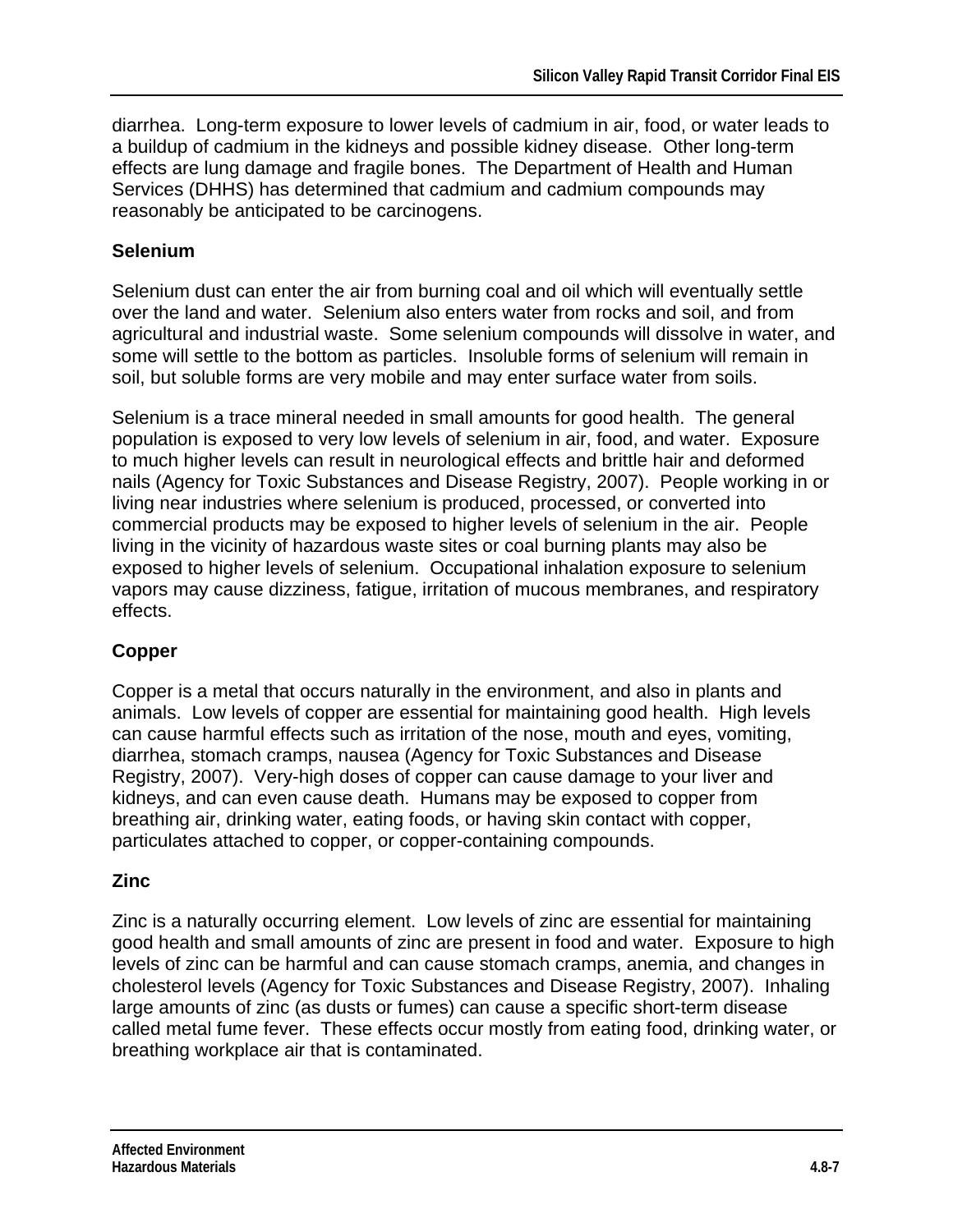Once zinc reaches the soil, depending on the type of soil, some zinc compounds can move into the groundwater and into lakes, streams, and rivers. Most of the zinc in soil stays bound to soil particles and does not dissolve in water.

#### **Total Petroleum Hydrocarbons**

Total petroleum hydrocarbons (TPH) is a term used to describe a large family of several hundred chemical compounds that originally come from crude oil (Agency for Toxic Substances and Disease Registry, 2007). Crude oil is used to make petroleum products. TPH is a mixture of chemicals, but they are all made mainly from hydrogen and carbon, called hydrocarbons.

TPH may enter the environment through accidents (spills or leaks), from industrial releases, or as byproducts from commercial or private uses (Agency for Toxic Substances and Disease Registry, 2007). In water, some TPH compounds float on the water and form surface films, while others sink to the bottom sediments. Bacteria and microorganisms in the water may break down some TPH compounds while those in the soil may stay there for a long time.

Everyone is exposed to TPH from many sources especially breathing air at gasoline stations, using chemicals at home or work, or using certain pesticides (Agency for Toxic Substances and Disease Registry, 2007). Exposure can occur from drinking water contaminated with TPH, working in occupations that use petroleum products, living in an area near a spill or leak of petroleum products or touching soil contaminated with TPH.

Health effects vary based on the amount of exposure and the type of TPH compound present (Agency for Toxic Substances and Disease Registry, 2007). Some TPH compounds can affect the central nervous system. TPH compounds can cause effects on the blood, immune system, lungs, skin, and eyes. The International Agency for Research on Cancer (IARC) has determined that one TPH compound (benzene) is carcinogenic to humans. IARC has determined that other TPH compounds (benzo[a]pyrene and gasoline) are probably and possibly carcinogenic to humans.

#### **Methyl Tert-Butly Ether**

Methyl tert-butyl ether (MTBE), a VOC, is a flammable liquid which is used as an additive in unleaded gasoline. MTBE may be broken down quickly in the air by sunlight and quickly evaporates from open containers and surface water, so it is commonly found as a vapor in the air. Small amounts of MTBE may dissolve in water and get into groundwater where it can remain for a long time. MTBE may stick to particles in water, which will cause it to eventually settle to the bottom sediment.

People may come in contact with MTBE in the environment by breathing exhaust fumes while driving a car, breathing air near highways or in cities, drinking, swimming, or showering in water that has been contaminated with MTBE. There are no data on the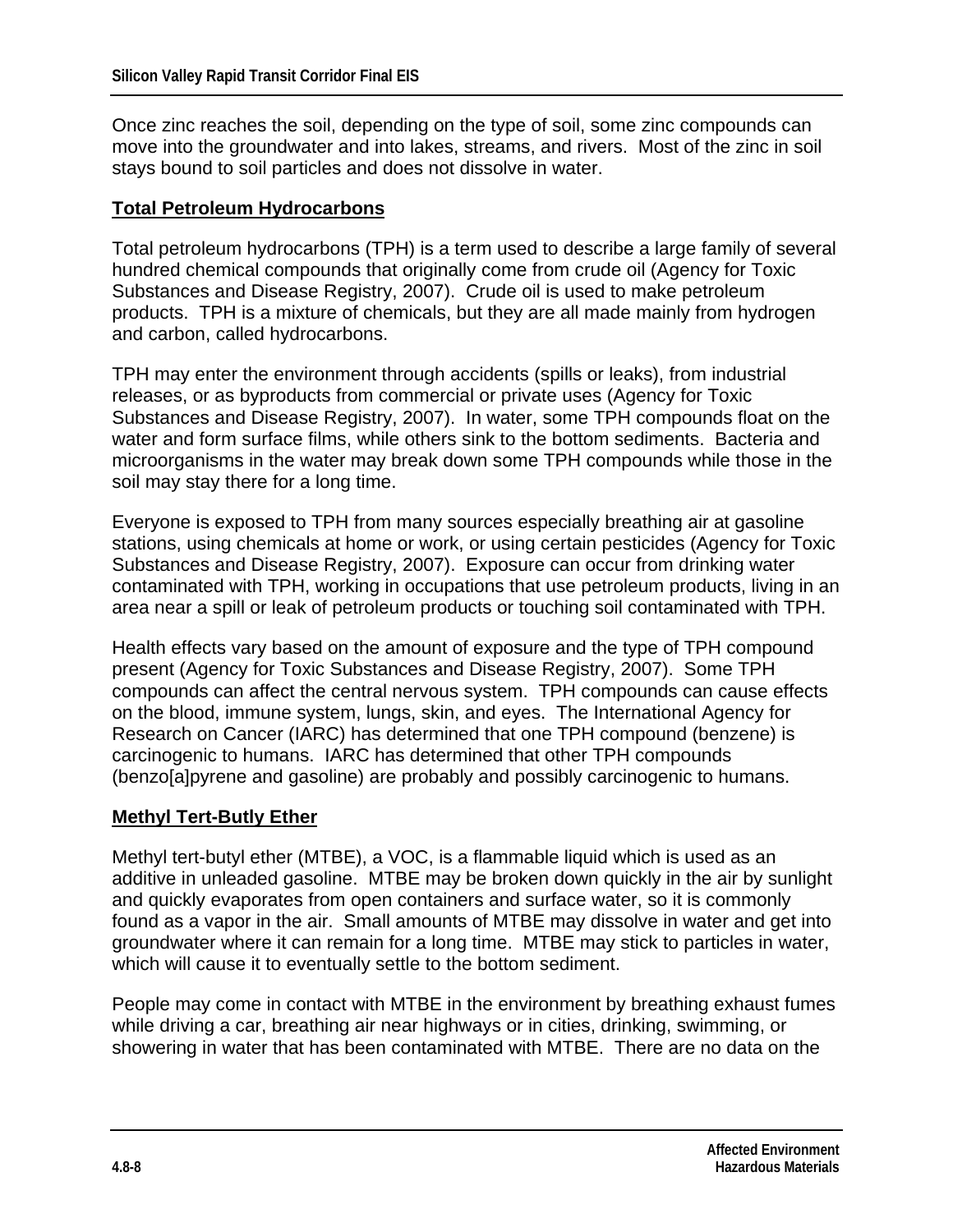effects in people of drinking MTBE. Breathing MTBE may cause nausea, nose and throat irritation, dizziness, and mental confusion (Agency for Toxic Substances and Disease Registry, 2007).

## **4.8.3 CONTAMINANTS IDENTIFIED IN THE CORRIDOR**

The following describes existing conditions in the area of proposed alignment, stations, and associated facilities in each city. The No Build Alternative is not discussed since this alternative would not result in the construction or operation of any structures.

## **Release Sites**

Based on review of the various federal, state, and local databases 228 sites were identified, within ¼-mile of the proposed alignment, as having contaminant releases that are present or potentially present in subsurface soils and/or groundwater (Earth Tech, 2003 and Iris Environmental, 2008). These hazardous materials locations could affect the site of the BEP and SVRTP alternatives if hazardous materials were released from these locations into the soil or groundwater. It is important to note that releases of hazardous materials have not been recorded from all of the several hundred identified hazardous material locations.

From the 231 release sites found within ¼-mile of the alignment, database search and regulatory document review identified 21 sites having either known contamination extending beneath the SVRTC or a high potential for contamination affecting soil or groundwater beneath the SVRTC. Of these 21 sites, 11 sites have the potential to affect the BART alignment as identified in Table 4.8-1. The remaining 10 sites have received regulatory closures (or the monitoring programs for the sites have been completed). These sites are summarized in Table 4.8-2. Case closure does not ensure that the BART alignment would not be affected by residual contaminants from these sites.

| Name/Address of<br><b>Contaminated Site</b>                                                              | Approx.<br>Distance to<br><b>Project</b> | <b>Reported Contamination</b>                                                    | <b>Status of Remediation</b><br><b>Activities</b> |
|----------------------------------------------------------------------------------------------------------|------------------------------------------|----------------------------------------------------------------------------------|---------------------------------------------------|
| BP / Mobile Site<br>#1115, 46840 Warm<br>Springs Boulevard,<br>Fremont                                   | 1,000 feet                               | High levels of total petroleum<br>hydrocarbons (TPH) and<br>MTBE in groundwater. | Monitoring 2000.                                  |
| Beacon Station #593,<br>47700 Warm Springs<br>Boulevard, Fremont                                         | 1,000 feet                               | High levels of MTBE in<br>groundwater.                                           | Monitoring 1999.                                  |
| Cap Concrete<br>Bedford Property,<br>currently Scott Creek<br>Business Park, 48870<br>Kato Road, Fremont | Adjacent<br>upgradient                   | Moderate chlorinated<br>hydrocarbon and TPH levels<br>in groundwater and soil.   | Monitoring 2001.                                  |

| Table 4.8-1: Hazardous Materials Release Sites Undergoing Remediation <sup>a</sup> |
|------------------------------------------------------------------------------------|
|                                                                                    |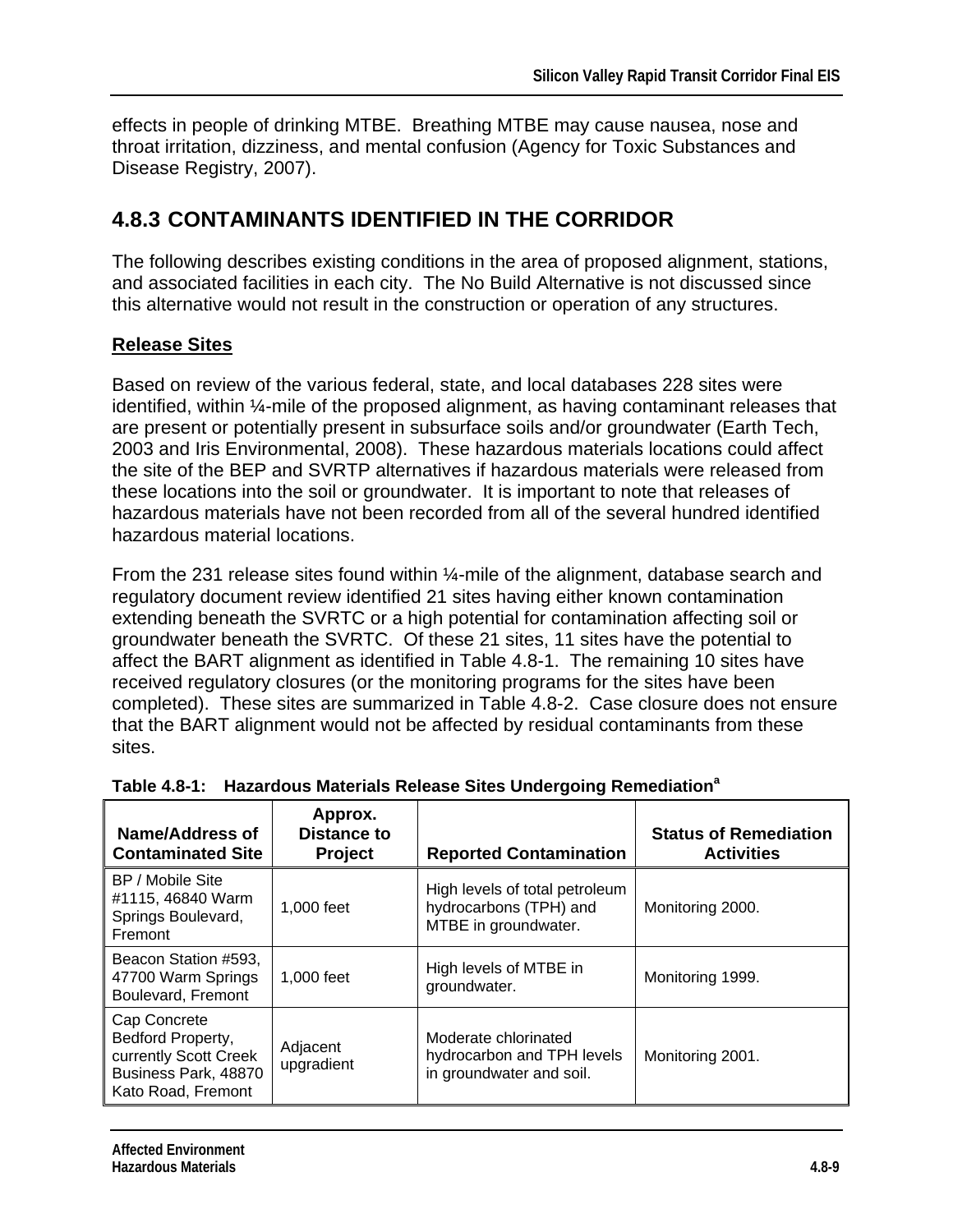| <b>Name/Address of</b><br><b>Contaminated Site</b>                                        | Approx.<br><b>Distance to</b><br>Project                                             | <b>Reported Contamination</b>                                                                                          | <b>Status of Remediation</b><br><b>Activities</b>                                 |
|-------------------------------------------------------------------------------------------|--------------------------------------------------------------------------------------|------------------------------------------------------------------------------------------------------------------------|-----------------------------------------------------------------------------------|
| <b>Prudential Overall</b><br>Supply, 1429 North<br>Milpitas Boulevard,<br><b>Milpitas</b> | 600 feet                                                                             | High TPH levels and<br>detectable chlorinated<br>solvents in groundwater.                                              | Uncertain.                                                                        |
| North American<br>Transformer, 1200<br>Piper Drive, Milpitas                              | 500 feet, but<br>plume under BEP<br>Alternative and<br><b>SVRTP</b><br>Alternative   | Moderate chlorinated solvent<br>levels in groundwater extend<br>under BEP Alternative and<br><b>SVRTP Alternative</b>  | Quarterly groundwater<br>monitoring.                                              |
| <b>Former Ford</b><br>Automobile Assembly<br>Plant, 447 Great Mall<br>Drive, Milpitas     | <b>Crosses BART</b><br>alignment<br>between STA<br>337+00 and<br>348+00              | Groundwater is impacted<br>with residual petroleum<br>hydrocarbons                                                     | Site Management Plan-<br>Former Ford Automobile<br>Assembly Plant (March<br>1997) |
| Jones Chemical, 985<br>Montague<br>Expressway, Milpitas                                   | 2,000 feet, but<br>plume under BEP<br>Alternative and<br><b>SVRTP</b><br>Alternative | Moderate chlorinated solvent<br>levels in groundwater extend<br>under BEP Alternative and<br><b>SVRTP Alternative.</b> | Groundwater extraction and<br>semiannual monitoring<br>ongoing.                   |
| 1608 Las Plumas<br>Ave, San Jose                                                          | <b>Within Las</b><br><b>Plumas Yard</b><br>Option (BEP<br>Alternative Only)          | TPH and VOCs in<br>groundwater, PCE found in<br>soil borings.                                                          | On-going quarterly<br>groundwater monitoring                                      |
| 1590 Las Plumas<br>Ave, San Jose                                                          | <b>Within Las</b><br><b>Plumas Option</b><br>(BEP Alternative<br>Only)               | TPH, BTEX in groundwater                                                                                               | On-going quarterly<br>groundwater monitoring                                      |
| Caltrans, 651<br>Harrison Street,<br>Santa Clara                                          | 400 feet<br>upgradient                                                               | Moderate TPH levels in soil<br>and groundwater                                                                         | Residual contamination still<br>exists at the site                                |
| Santa Clara<br>University, 455 El<br>Camino Real, Santa<br>Clara                          | 400 upgradient                                                                       | Moderate TPH levels in soil<br>and groundwater                                                                         | Residual contamination<br>exists in soil and<br>groundwater                       |

<sup>a</sup> This table lists only those sites with the potential to affect the project. Source: Earth Tech, 2003 and Iris Environmental, 2008.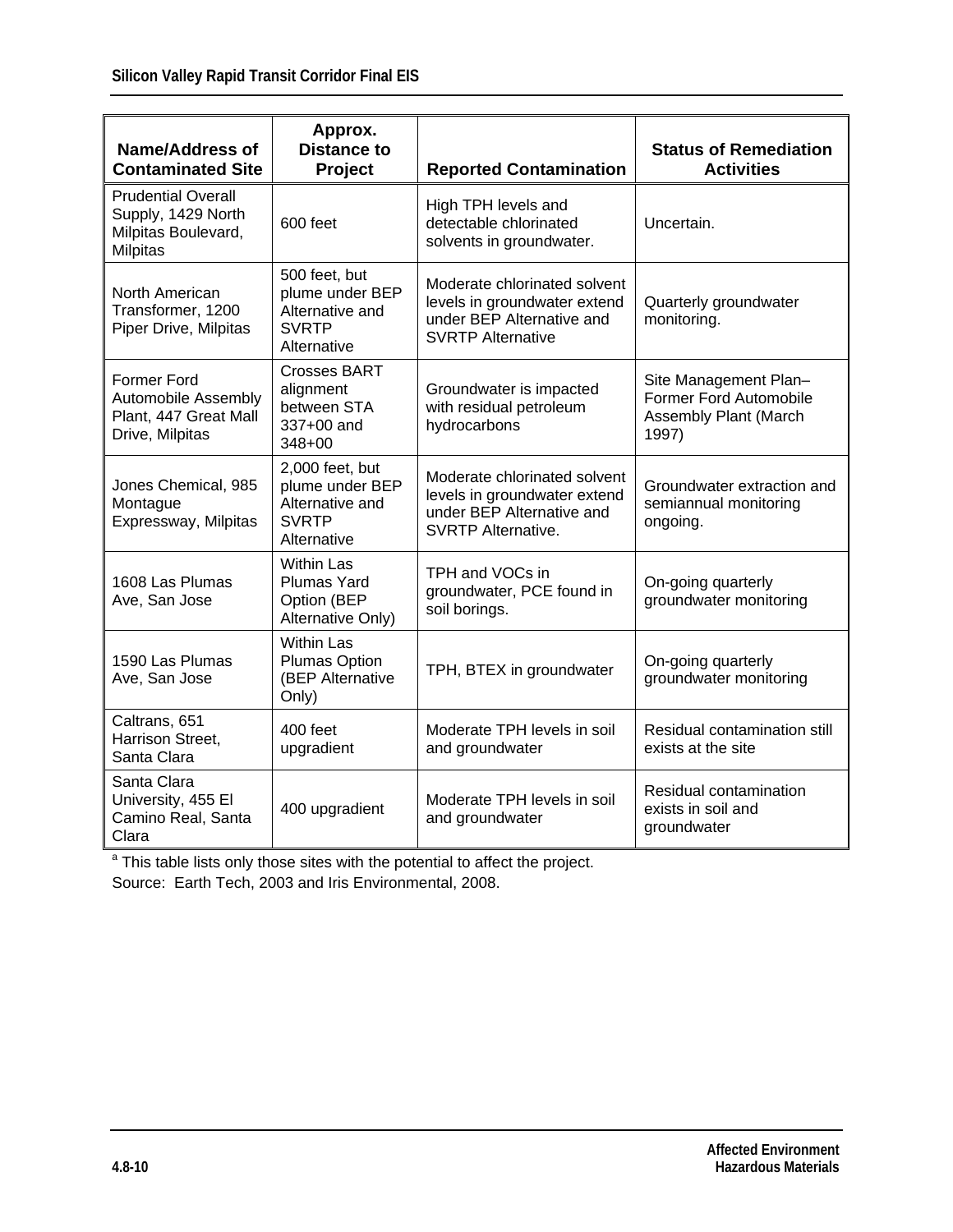| <b>Name/Address of</b><br><b>Contaminated Site</b>                                         | Approx.<br><b>Distance to</b><br><b>Project</b>                      | <b>Reported Contamination</b>                                                                                                                   | <b>Status of Remediation</b><br><b>Activities</b>                                                                                                                                                                                                                                                                                                 |
|--------------------------------------------------------------------------------------------|----------------------------------------------------------------------|-------------------------------------------------------------------------------------------------------------------------------------------------|---------------------------------------------------------------------------------------------------------------------------------------------------------------------------------------------------------------------------------------------------------------------------------------------------------------------------------------------------|
| <b>Mission Corporate</b><br>Center, 440-1055<br>Mission Court,<br>Fremont                  | 1,000 feet                                                           | Moderate levels of<br>chlorinated solvents in<br>groundwater.                                                                                   | Received regulatory closure<br>in 1999. SVRTC could still<br>be affected by residual<br>contaminants that have<br>migrated beneath the<br>corridor.                                                                                                                                                                                               |
| <b>Mission Pipeline</b><br>Corporation Yard,<br>1265 North Milpitas<br>Boulevard, Milpitas | Adjacent,<br>upgradient                                              | Oil and grease in soil and<br>groundwater                                                                                                       | After source removal,<br>received regulatory closure<br>in 1996. SVRTC could still<br>be affected by residual<br>contaminants from the<br>Corporation Yard.                                                                                                                                                                                       |
| Food Machinery<br>Corporation (FMC),<br>333 West Brokaw<br>Road, San Jose                  | <b>Within Newhall</b><br><b>Yard and Shops</b><br>Facility           | Petroleum hydrocarbons,<br>metals, VOCs in soil and<br>groundwater. TCE plume<br>that may be beneath the<br>Newhall Yard and Shops<br>Facility. | Environmental<br>investigations and<br>corrective actions ongoing<br>since 1996 including<br>groundwater extraction and<br>monitoring under RWQCB<br>oversight.                                                                                                                                                                                   |
| Dap Incorporated,<br>520 Marburg Way,<br>San Jose                                          | Adjacent,<br>upgradient                                              | Moderate TPH and<br>chlorinated solvent levels in<br>groundwater may extend to<br>subway portal.                                                | After source removal, TPH<br>case closed in 1998.<br>Chlorinated solvents case is<br>apparently still open.                                                                                                                                                                                                                                       |
| 1601 Las Plumas<br>Ave, San Jose                                                           | <b>Within Las</b><br>Plumas Yard<br>Option (BEP<br>Alternative Only) | Oil and grease<br>contamination in soil and<br>groundwater and<br>contaminants associated<br>with the rail spur site                            | A site assessment and<br>proposed remediation<br>action were conducted for<br>the hazardous materials<br>spill, no further action was<br>required by the HazMat<br>Division of the San Jose<br>Fire Dept. For the rail spur<br>site on this property, no<br>futher action was required<br>by the RWQCB in 1994.                                   |
| Della Maggiore<br>Stone, 87 North 30 <sup>th</sup><br>Street, San Jose                     | Within the Alum<br>Rock Station area                                 | Gasoline and methyl tertiary-<br>butyl ether (MTBE)                                                                                             | Uncertain. The property<br>owner was directed to<br>perform a site investigation<br>and report the results to the<br>Santa Clara Department of<br><b>Environmental Health</b><br>(SCCDEH) per an order<br>from the Santa Clara Valley<br><b>Water District (Fuel Leak</b><br>No. 14-74, SCWD ID#<br>07S1E04K04f letter dated<br>August 25, 2005). |

**Table 4.8-2: Hazardous Materials Release Sites with Regulatory Closure<sup>a</sup>**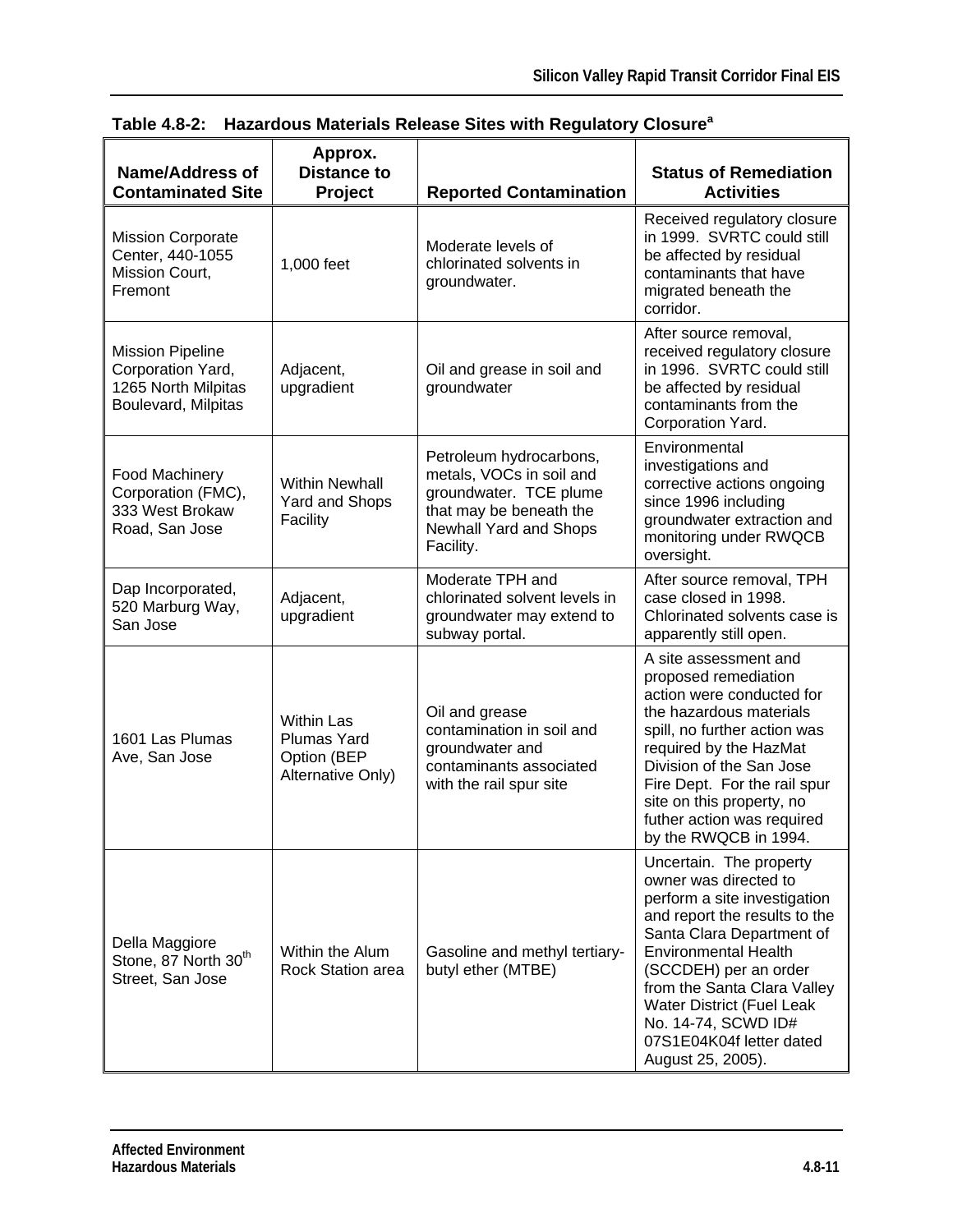| <b>Name/Address of</b><br><b>Contaminated Site</b>                                                     | Approx.<br><b>Distance to</b><br>Project | <b>Reported Contamination</b>                                                                           | <b>Status of Remediation</b><br><b>Activities</b>                                                                                                                                                                                                                                                                                                                                                                                                       |
|--------------------------------------------------------------------------------------------------------|------------------------------------------|---------------------------------------------------------------------------------------------------------|---------------------------------------------------------------------------------------------------------------------------------------------------------------------------------------------------------------------------------------------------------------------------------------------------------------------------------------------------------------------------------------------------------------------------------------------------------|
| Monarch Leasing,<br>formerly San Jose<br>Steel, 195 North 30 <sup>th</sup><br>Street, San Jose         | At the Alum Rock<br><b>Station site</b>  | Moderate TPH levels.                                                                                    | After source removal,<br>received regulatory closure<br>in 1997. Since Monarch<br>Leasing is located above<br>the planned location of the<br>Alum Rock Station, it is<br>likely that moderate<br>petroleum hydrocarbon<br>levels will be encountered<br>during cut and cover station<br>construction at this location.<br>It is also likely that<br>contamination would be<br>encountered during<br>construction of the parking<br>garage at this site. |
| <b>Kosich Construction</b><br>Company / San Jose<br>Arena, 555 West<br>Santa Clara Street,<br>San Jose | Adjacent, down-<br>gradient              | TPH source removed for<br>Arena project. TPH in soil<br>and groundwater probably<br>extends into SVRTC. | Received regulatory closure<br>in 1997. Residual gasoline<br>is believed to be present in<br>soil and groundwater below<br>West Santa Clara Street<br>(Wahler, 1990).                                                                                                                                                                                                                                                                                   |
| <b>Blue's Roofing</b><br>Company, 1181<br>Campbell Avenue,<br>San Jose                                 | 500 feet                                 | Moderate levels of TPH and<br>MTBE in groundwater.                                                      | Groundwater monitoring<br>program completed in 2002.<br>SVRTC could still be<br>affected by the residual<br>contaminants from the site.                                                                                                                                                                                                                                                                                                                 |
| <b>Old Simas Service</b><br>Station, 3290 The<br>Alameda, Santa<br>Clara                               | 400 feet<br>upgradient                   | Moderate TPH-G and BTEX <sup>b</sup><br>in soil and groundwater.                                        | Groundwater monitoring<br>program completed in 2000.<br>SVRTC could still be<br>affected by the residual<br>contaminants from the site.                                                                                                                                                                                                                                                                                                                 |

<sup>a</sup> This table lists only those sites with the potential to affect the project.

**BTEX** is Benzene, Toluene, Ethylbenzene, and Xylenes.

Source: Earth Tech, 2003 and Iris Environmental 2008.

In addition to known sites listed on Tables 4.8-1 and 4.8-2, there are two sites with potential hazardous materials releases. In May 1985, an employee at a facility located at 1551 Las Plumas Ave in San Jose, made a report to the Hazardous Materials department. It was alleged that about 6,000 gallons of gear oil, alcohol, motor oil, paint, and paint stripper were dumped into a drain on the property over a five-day period. No additional information is available about this potential release. At 520 Marburg Way, the Santa Clara County Department of Environmental Health conducted an inspection of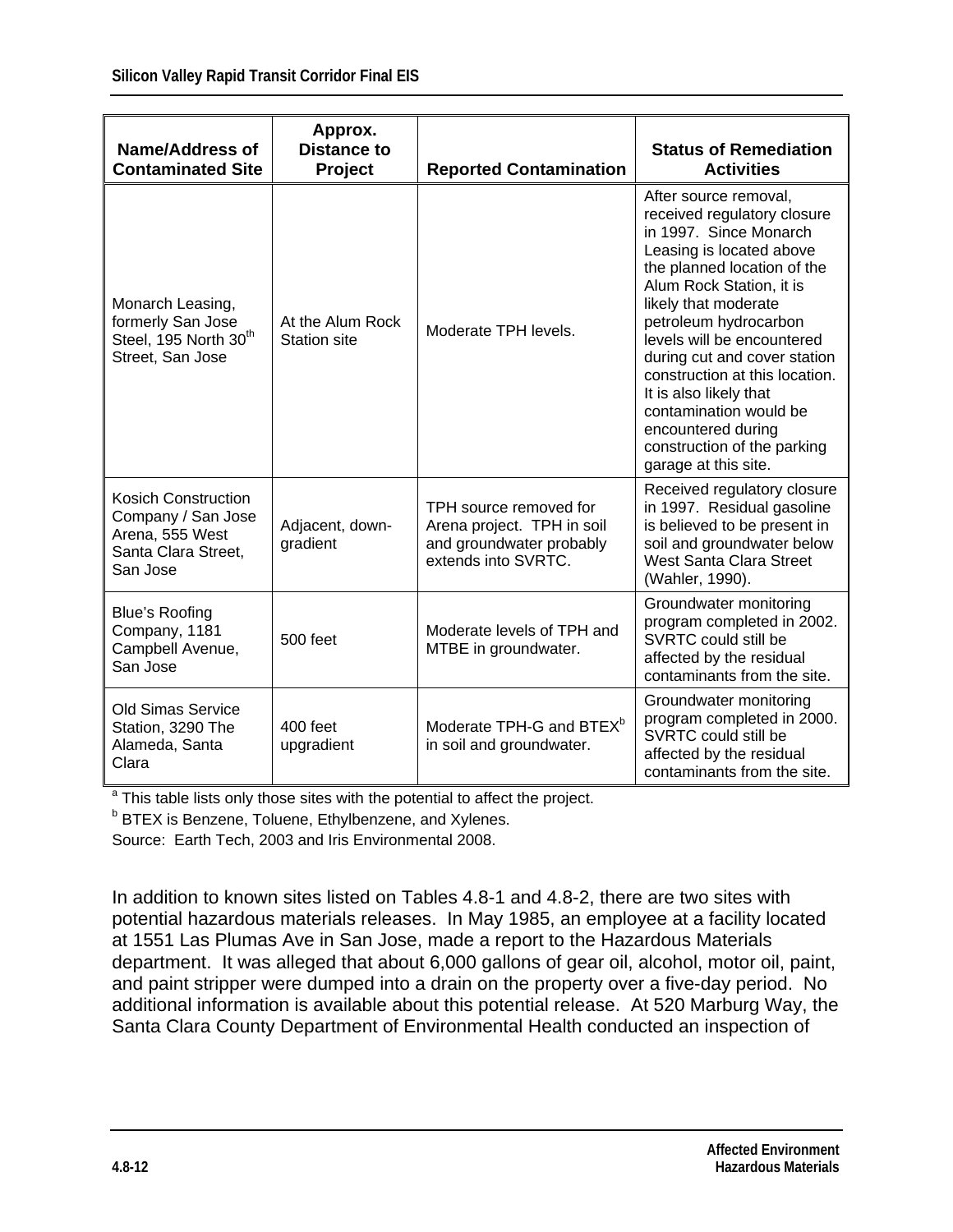Trans Pak in July 2002 following an anonymous call indicating the facility had been dumping waste oil and antifreeze on the ground and had buried caulking building material and silicone with soil under asphalt. An inspection did not produce evidence of this burial.

The list of sites presented in Tables 4.8-1 and 4.8-2 includes known potential sources of soil or groundwater contamination near the SVRTC. Since limited testing has been preformed to date, it is possible that additional sites not included in Tables 4.8-1 and 4.8-2 have affected the soil or groundwater near the proposed alignment.

## **Fuel Pipelines**

Identified subsurface utilities along the UPRR ROW include a Kinder Morgan Energy (formerly Santa Fe Petroleum) pipeline and a Chevron Pipeline Company high-pressure pipeline. These pipelines carry highly flammable liquids and may be potential sources of previous or future fuel leaks.

## **Contaminants from Railroad Use**

The 9.9 miles extending from Fremont to Berryessa, encompassing BEP Alternative alignment and the first 9.9 miles of the SVRTP Alternative Alignment, currently consists of a railroad ROW. Hazardous materials commonly associated with railroad operations include petroleum products such as fuels and oils, metals, pesticides and herbicides, wood preservatives on railroad ties, and solvents.

From the late 1950s or early 1960s until 1982 or 1983, it was common railroad practice in California to use imported copper smelting slag (slag is the waste left after the melting of ores and the separation of metal from them) for track maintenance. Use of such material may cause contamination of soil, surface waters, and groundwater from metals (primarily arsenic and lead). Arsenic, copper, lead, and zinc were found in surface soil at the UPRR Yard in Sacramento, California, from which the source was primarily attributed to 'slag tack ballast' (California Department of Health Services and Agency for Toxic Substances and Disease Registry, 1999). At a separate UPRR site in East Palo Alto, California, arsenic concentrations were found in soil along an approximate 1-mile former UPRR rail spur, although the source of the arsenic was not identified (SF RWQCB, 2001). Since a substantial portion of the BART alignment would be located in the UPRR corridor, which has been an active railroad corridor since the late 1800s, there is potential for similar contamination along the SVRTC.

Additional sources of potential hazards to near surface soil and/or ballast from hazardous wastes that are likely to be found along the UPRR ROW due to former railroad practices include:

- The historical use of lead acid batteries as power sources for signals; and
- Leaking lubricants from trains, junction boxes, journal boxes, and wayside lubricators.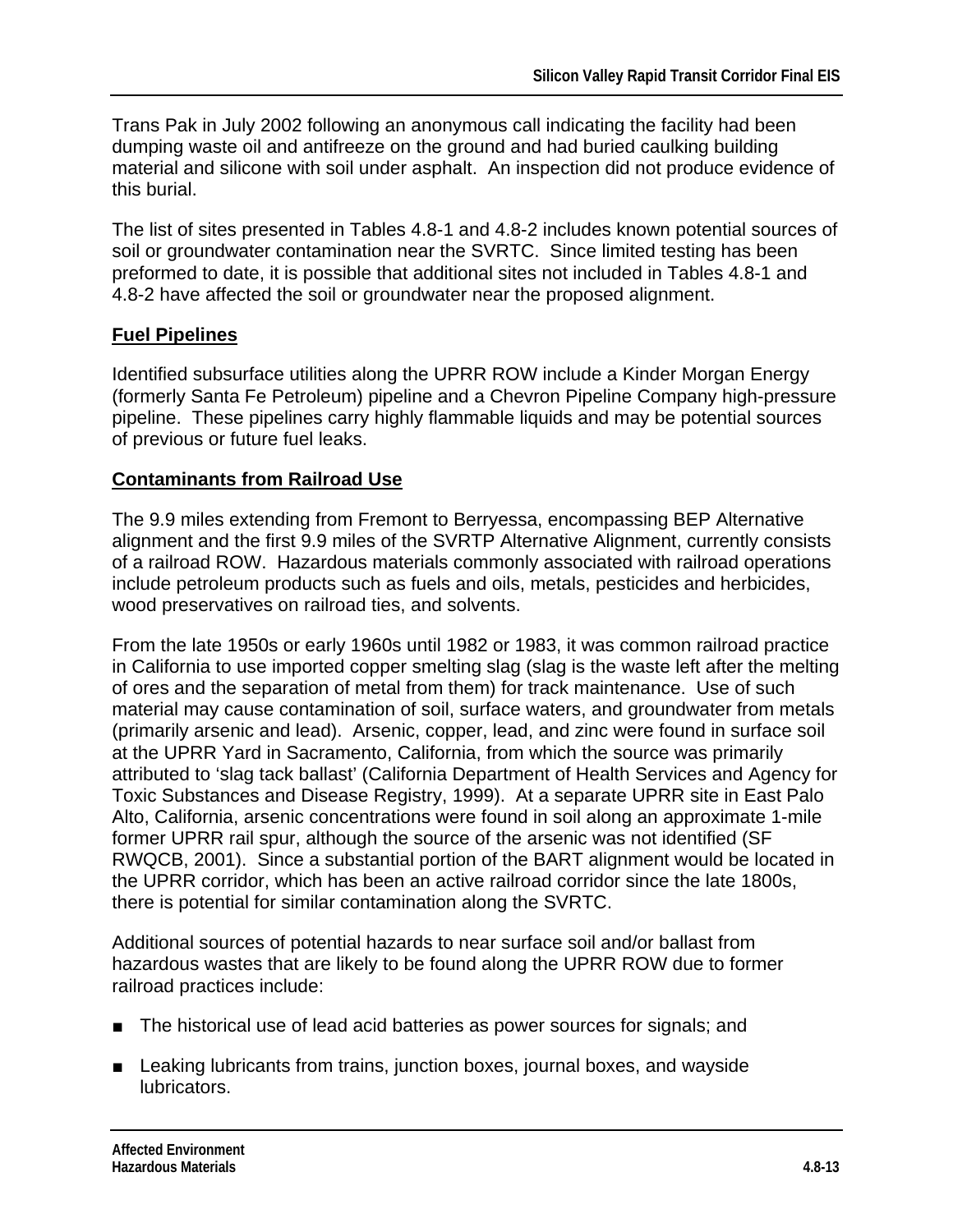■ The rail-truck tank car transfer facility near East Warren Avenue and the Milpitas and the UPRR Newhall Yards**.**

Results of testing for railroad-related chemicals such as metals and organic chemicals in soil, ballast, and groundwater are presented in the following discussion.

#### **Metals in Soil and Ballast**

Soil and ballast samples were analyzed for metals, with an emphasis on further characterizing arsenic and lead contamination as a primary concern. Findings were as follows:

- Shallow soil (less than 3 feet below the existing ballast) for the 9.9 miles of the alignment evidenced potential for total or extractable arsenic and lead levels that could result in classification of the soil as a California hazardous waste if disposal were required.
- Other metals such as cadmium, copper, selenium, and zinc were found at regulated levels between East Warren Avenue and Dixon Landing Road; however, these were at locations that already tended to exhibit elevated arsenic and/or lead levels.

#### **Organic Chemicals in Soil and Ballast**

Soil and ballast samples were analyzed for a broad suite of potential organic contaminants. Findings are as follows:

- Pesticides were found often in shallow soil (less than 3 feet below ground surface) at relatively low levels.
- Polychlorinated biphenyls (PCBs) were not detected in soil.
- Semi-volatile organic compounds (SVOCs) were detected once in soil at a low level.
- VOCs were found at one location near Hostetter Road at a depth of 5 feet below ground surface at relatively low levels.
- Petroleum hydrocarbons classified as motor oil were found often in shallow soil with levels reaching as high as 1,300 milligrams per kilogram. Petroleum hydrocarbons classified as gasoline or diesel were found infrequently in soil at relatively low levels.

#### **Metals in Groundwater**

Results of the testing for metal in groundwater are as follows:

- Arsenic and lead (either total or dissolved) were not detected in any of the samples.
- In general, other dissolved metals were either not detected or detected at low levels.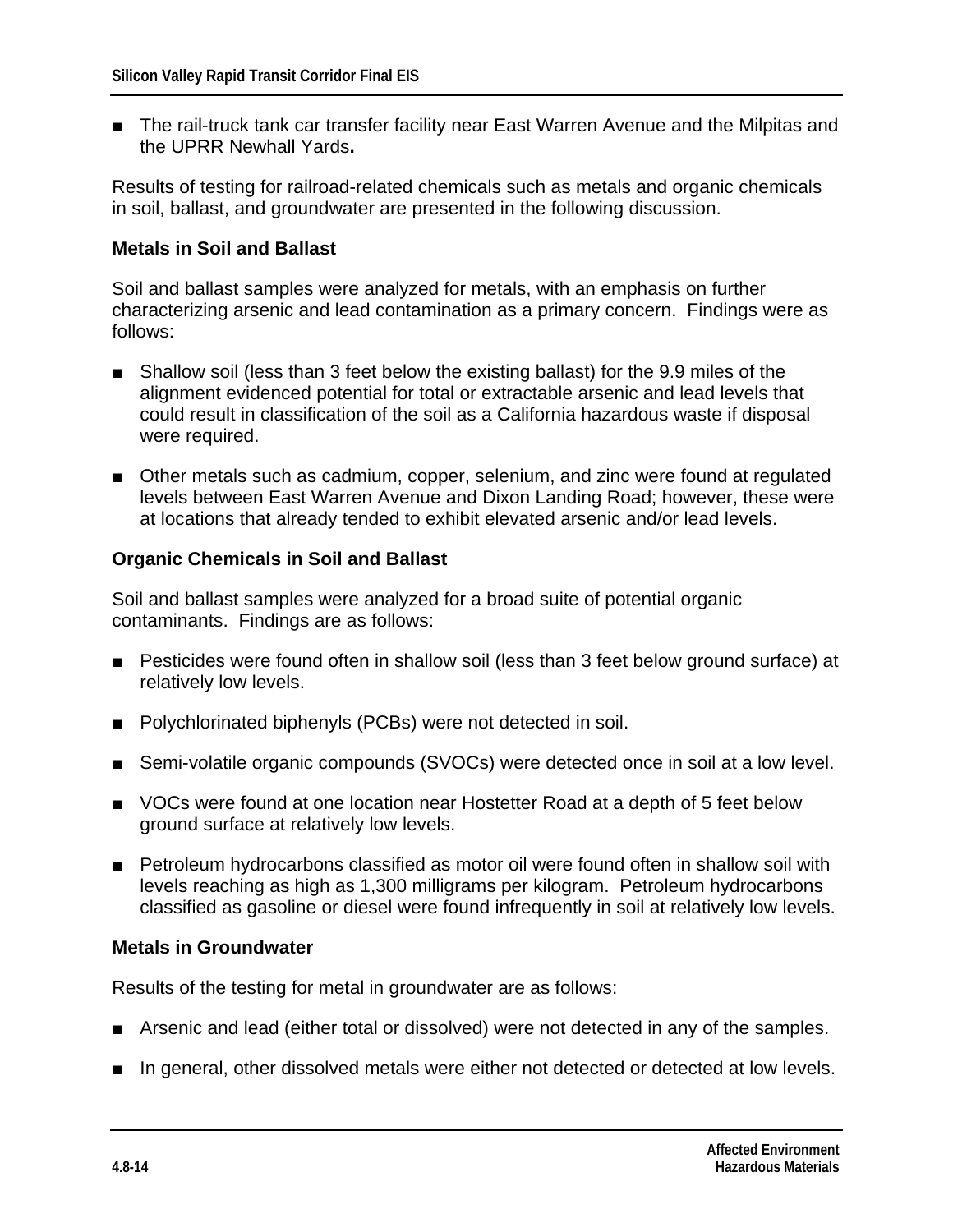## **Organic Chemicals in Groundwater**

Results of the testing for organic chemicals in groundwater are as follows:

- At several locations (Dixon Landing Road, Capitol Avenue, south of Hostetter Road, and Lundy Avenue/Sierra Road intersection), relatively low levels of VOCs (typically representing chemicals found as components of fuels) were detected. One detection of MTBE was found in groundwater near Dixon Landing Road.
- Gasoline-range and diesel-range petroleum hydrocarbons were found in groundwater near Lundy Avenue/Sierra Road and Capitol Avenue, respectively.
- Other organic chemicals such as PCBs, pesticides, and SVOCs were not detected in groundwater.

## **Superfund Sites**

Based on the NPL database, one Superfund site was identified within two miles of the SVRTP Alternative. Lorentz Barrel and Drum Co., Inc., at 1515 South 10<sup>th</sup> Street in San Jose, is approximately 1.5 miles south of the SVRTP Alternative corridor. The site consists of the 6.72-acre former Lorentz Barrel & Drum facility, a limited amount of adjacent City of San Jose sidewalk property, and a shallow groundwater plume extending north of the site. Since 1981, several investigations revealed soil and groundwater contaminated with metals, VOCs, PCBs, and pesticides. Following the removal of drums, stored hazardous wastes, and highly contaminated soil, RODs were prepared in 1988 and 1993 to address groundwater remediation and removal of soil and debris (USEPA, 1988 and USEPA, 1993). In 1990, USEPA signed a consent decree requiring the design, construction, and operation of a shallow groundwater extraction and treatment system to address the VOC contamination of the groundwater beneath the site, as well as the plume that extended approximately 2,000 feet north. Based on this, the Lorentz Barrel & Drum site is not expected to affect this area of the alignment.

A second potential Superfund site was identified adjacent and upgradient from the Las Plumas Yard Option site. Based on CERCLIS-NFRAP listings, DAP Inc. at 530 Marburg Way was listed as NFRAP in September 1989, indicating that a possible Superfund case was opened for the facility; however it was not deemed appropriate by the USEPA. This does not indicate, however that no contamination or other release occurred at the site. No additional information is currently available regarding this listing.

## **Underground Storage Tanks Sites without Identified Releases**

In addition to listed sites with known releases to soil and/or groundwater, there are at least 23 identified UST sites along the entire 16.1 miles of the proposed alignment that are not currently associated with known releases (Earth Tech, 2003 and Iris Environmental, 2008). Although no releases of hazardous wastes from these sites are documented, each of these UST sites represents a potential source for release of hazardous materials into soil and groundwater.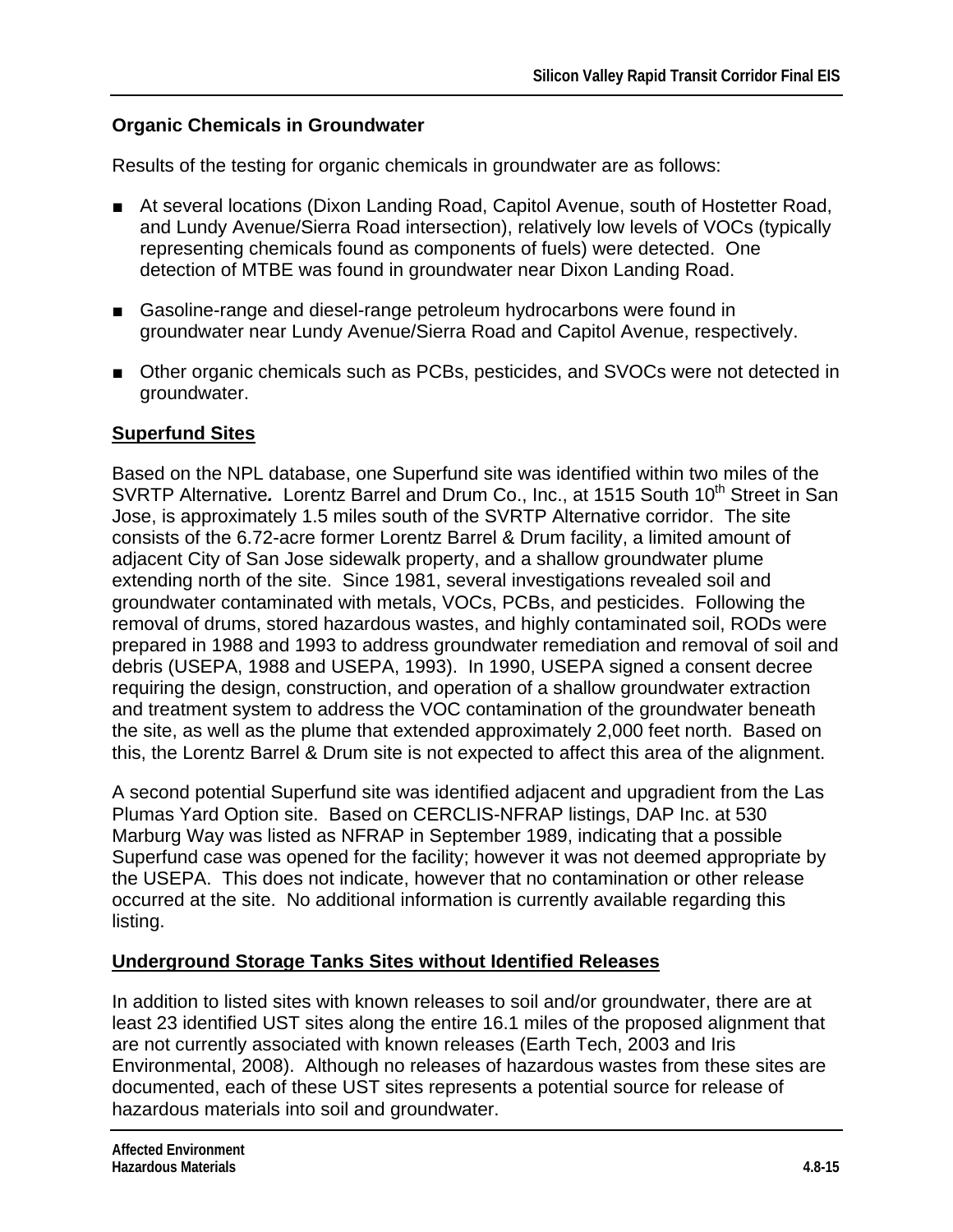#### **Large Quantity and Small Quantity Hazardous Waste Generators**

From a search of the RCRA Facilities List, there are at least 44 LQGs and 257 SQGs of hazardous waste identified within 1/4-mile of the 16.1 mile alignment. It should be noted that inclusion on the RCRA generator lists is not necessarily indicative of environmental impacts to soil or groundwater. If they are both generators and releasers, they are included in the 231 sites identified within ¼-mile of the proposed 16.1 mile alignment.

#### **Listed Hazardous Materials Sites**

The database search identified over 870 HAZNET sites near the 16.1 miles of the BART alignment. Inclusion on the HAZNET list is not necessarily indicative of environmental impacts to soil or groundwater since releases may not have occurred.

## **4.8.4 REGULATORY CONSIDERATIONS**

The use, storage, and disposal of hazardous materials, including the management of contaminated soils and groundwater, are regulated by local, state, and federal laws. A description of agency involvement in management of hazardous materials is provided and a description of legal agreements and negotiations is discussed.

#### **Federal Laws and Regulations**

#### **Resource Conservation and Recovery Act of 1976**

RCRA establishes a comprehensive program for identifying and managing hazardous waste, including reporting and record-keeping requirements for generators, a manifest system for transporters of hazardous waste shipments, and standards for treatment and disposal facilities. The 1984 and 1986 amendments include additional reporting requirements, restriction of landfill disposal, and a program regulating underground storage tanks. RCRA regulates active facilities and does not address abandoned or historical sites.

#### **Comprehensive Environmental Response, Compensation, and Liability Act of 1980**

CERCLA provides a federal "Superfund" to clean up uncontrolled or abandoned sites contaminated by releases of hazardous substances, as well as accidents, spills, and other releases of pollutants and contaminants into the environment. CERCLA, as amended in 1986 by the Superfund Amendments and Reauthorization Act (SARA), authorizes USEPA to order the parties responsible for a release to take action to remediate the contaminated site or to conduct remediation itself and recover the costs from responsible parties.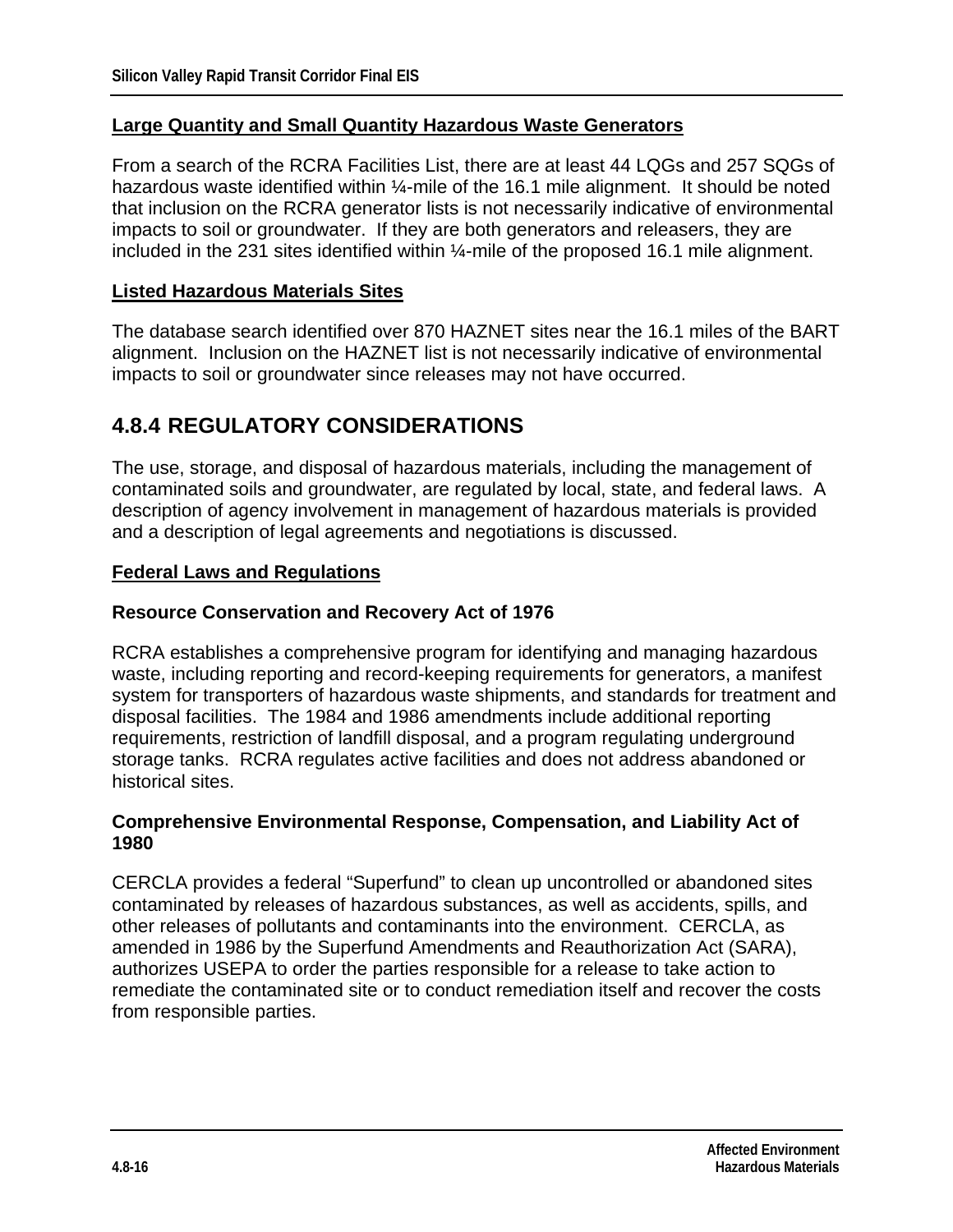## **State Laws and Regulations**

## **California Department of Toxic Substances Control**

DTSC regulates hazardous materials under the authority of RCRA and the California Health and Safety Code. California legislation pertaining to the management of hazardous waste, codified in Title 22 of the California Code of Regulations (CCR), is equivalent to, and in some cases more stringent than corresponding federal laws and regulations. DTSC is responsible for the enforcement and implementation of hazardous waste laws and regulations.

## **Regional Water Quality Control Board, San Francisco Bay Region**

The SVRTC is within the jurisdiction of the RWQCB, which is authorized by the Porter-Cologne Water Quality Control Act to implement water quality protection laws, including some federal water protection laws specified in CCR Title 26, Division 23, Subchapter 16. (See Section 4.15, Water Resources, for a discussion of the Porter-Cologne Water Quality Control Act.) When the quality of groundwater or surface waters of the state are threatened, the RWQCB has the authority to require investigations and remedial actions. The RWQCB provides oversight in cases that require permits, investigation, and/or remediation. Extraction of contaminated groundwater or dewatering and subsequent discharge into the storm drain system or waters of the state require a permit from RWQCB, whereas discharge into the sanitary sewer requires a permit from the local publicly owned treatment works.

## **Negotiations and Agreements**

Negotiations between VTA and other parties (including the UPRR, Department of Toxic Substances Control, and RWQCB) have clarified: 1) the requirements related to contaminated soil and ballast during construction; and 2) the responsible party liable for clean-up of contaminated sites.

The negotiations included the development of a Contaminant Management Plan, with sections on sampling, reuse, transportation, disposal, stockpiling, and air monitoring during construction (see Section 6.3.9 of Chapter 6, Construction). The plan also includes a site-specific risk assessment for soil and ballast reuse and "reuse standards" below which soil and ballast can be reused. The Regional Water Quality Control Board approved the Plan in a letter dated October 21, 2008. This letter is included in Appendix H. A discussion of the Contaminant Management Plan related to the reuse of soil and ballast is provided in Section 5.8, Hazardous Materials. A discussion of the plan applicable to the construction phase only is provided in Section 6.3.9 of Chapter 6, Construction. This plan is available from VTA upon request.